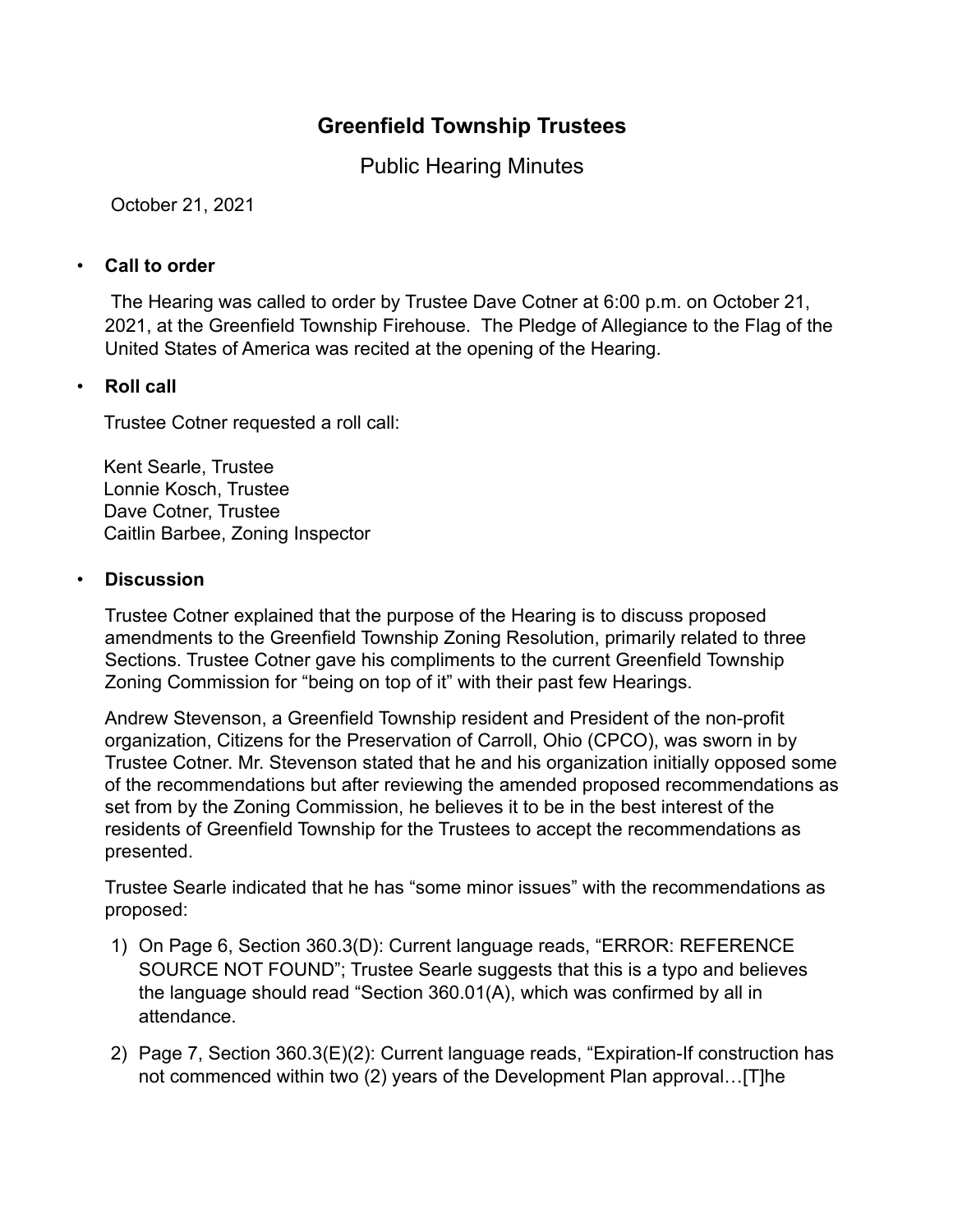zoning for such property shall revert to its zoning prior to being classified as a (PUD) Planned Unit Development District."

Trustee Searle specifically discussed this language with the Township's Prosecuting Attorney, who suggested that the automatic nature of the clause "shall revert back" could potentially be problematic in the future. Per Trustee Searle, the Prosecuting Attorney recommends alternate language which would make the Trustees or the Zoning Commission take action, which would force any PUD Development Plans to remain on the Trustees radar in the event that new Trustees are subsequently elected. Trustee Searle indicated that the Zoning Commission took the entire paragraph regarding Expiration out and in so doing, inadvertently took out language which the Prosecuting Attorney was attempting to "clean up."

Mr. Stevenson agreed that the language change would make it easier to avoid litigation in the future.

Trustee Kosch advised that the entire paragraph needs amended as it "does not flow" currently and the entire paragraph was amended to read in its entirety:

"Expiration-If construction has not commenced within two (2) years of the Development Plan approval, the Development Plan shall be void and a new Development Plan shall be approved through the process followed in the original application for rezoning, unless the Township Board of Trustees grants an extension. The Township Board of Trustees or Zoning Commission may initiate a zoning amendment to rezone the property to its former (or another similar) classification upon expiration of the Development Plan approval period."

3) Trustee Searle pointed out that Section 360.04(C) under the heading "Open Space" should read, "[A] minimum of twenty percent (20%) of the total gross acreage of the PUD shall be provided as open space for public use", rather than the fifteen percent included in the proposed recommendations. Trustee Searle explained that this change was already accepted by the Zoning Commission but the written change had not been made and needed to be updated.

Trustee Cotner asked whether a Motion to accept or deny the recommendations of the Zoning Commission as presented would be made and Trustee Searle made a Motion to ACCEPT the recommendations of the Zoning Commission WITH the additional changes and corrections made at this Hearing. Trustee Kosch second the Motion. Vote was taken: Trustee Cotner: YES; Trustee Searle: YES; Trustee Kosch: YES.

## • **Adjournment**